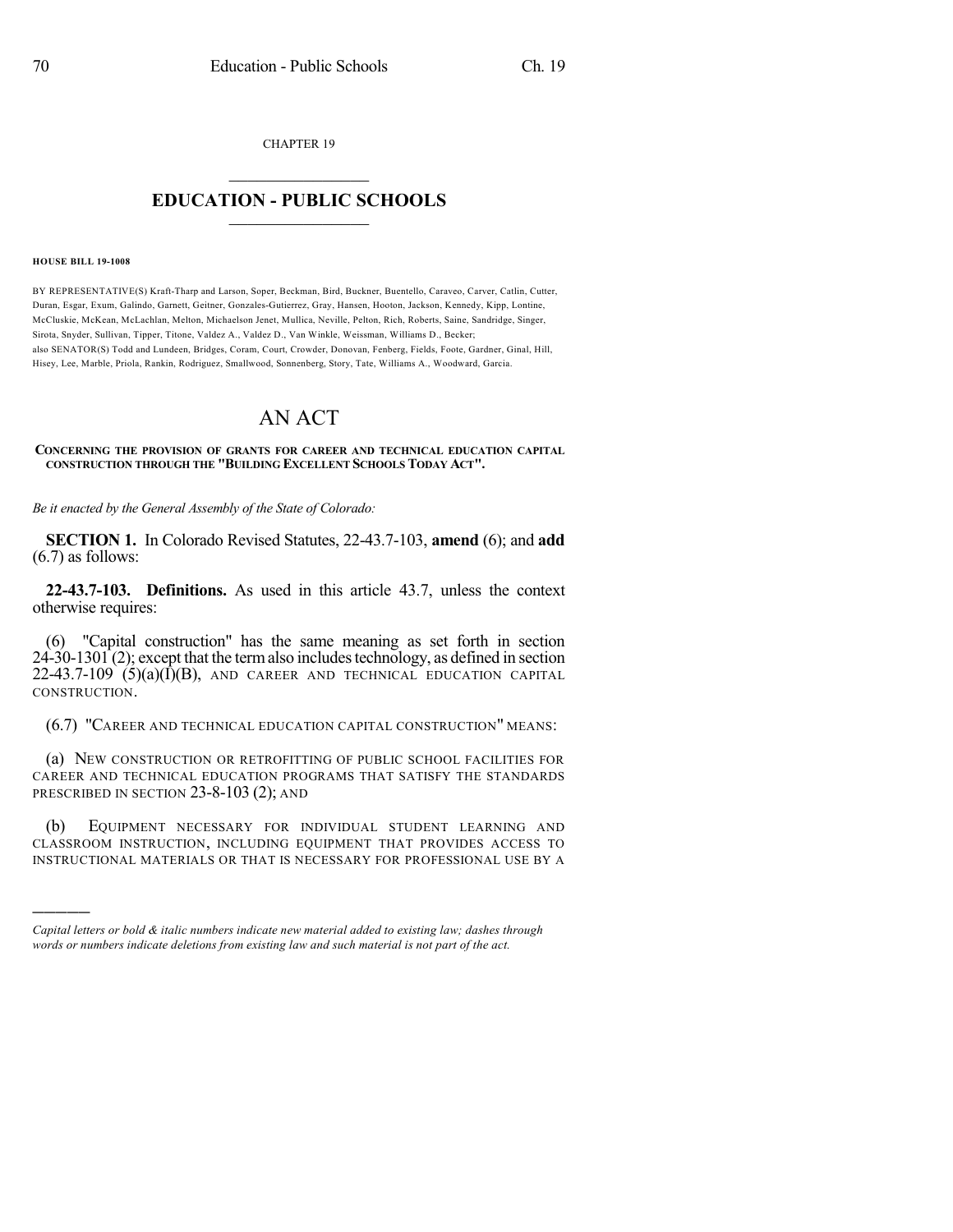CLASSROOM TEACHER.

**SECTION 2.** In Colorado Revised Statutes, 22-43.7-109, **amend** (5)(b); and **add**  $(5)(b.5)$  and  $(14)$  as follows:

**22-43.7-109. Financial assistance for public school capital construction application requirements - evaluation criteria - local match requirements technology grants- career and technical education capital construction grants - rules** - **definition.** (5) The board, taking into consideration the financial assistance priority assessment conducted pursuant to section 22-43.7-108, shall prioritize applications that describe public school facility capital construction projects deemed eligible for financial assistance based on the following criteria, in descending order of importance:

(b) Projects that will relieve overcrowding in public school facilities, including but not limited to projects that will allow students to move from temporary instructional facilities into permanent facilities; and

(b.5) PROJECTS THAT WILL PROVIDE CAREER AND TECHNICAL EDUCATION CAPITAL CONSTRUCTION IN PUBLIC SCHOOL FACILITIES; AND

(14) FOR FISCAL YEAR 2019-20 AND FOR EACH SUCCEEDING FISCAL YEAR, THE BOARD, WITH THE SUPPORT OF THE DIVISION AND SUBJECT TO THE APPROVAL OF THE STATE BOARD REGARDING FINANCIAL ASSISTANCE AWARDS AS SPECIFIED IN THIS SECTION, MAY PROVIDE FINANCIAL ASSISTANCE IN THE FORM OF CAREER AND TECHNICAL EDUCATION CAPITAL CONSTRUCTION GRANTS. IN CONJUNCTION WITH ITS ESTABLISHMENT OF AN ANNUAL FINANCIAL ASSISTANCE TIMELINE AS REQUIRED BY SUBSECTION  $(2)(a)$  OF THIS SECTION, THE BOARD SHALL ANNUALLY NOTIFY ALL POTENTIAL APPLICANTS, BY SUCH MEANS AS THE BOARD DEEMS APPROPRIATE, THAT IT WILL ACCEPT AND CONSIDER APPLICATIONS FOR FINANCIAL ASSISTANCE IN THE FORM OFCAREER AND TECHNICAL EDUCATION CAPITAL CONSTRUCTION GRANTS.TO BE ELIGIBLE FOR A CAREER AND TECHNICAL EDUCATION CAPITAL CONSTRUCTION GRANT, AN APPLICANT FOR FINANCIAL ASSISTANCE MUST APPLY SPECIFICALLY FOR THAT GRANT IN ACCORDANCE WITH THE FINANCIAL ASSISTANCE TIMELINE ESTABLISHED BY THE BOARD PURSUANT TO SUBSECTION  $(2)(a)$  OF THIS SECTION AND MUST SUBMIT AN APPLICATION IN THE FORM PRESCRIBED BY THE BOARD PURSUANT TO SUBSECTION (4) OF THIS SECTION. THE BOARD MAY AWARD CAREER AND TECHNICAL EDUCATION CAPITAL CONSTRUCTION GRANTS TO FUND CAREER AND TECHNICAL EDUCATION CAPITAL CONSTRUCTION PROJECTS. IN AWARDING GRANTS, THE BOARD SHALL CONSIDER WHETHER EACH GRANT APPLICATION DESCRIBES A CAREER AND TECHNICAL EDUCATION CAPITAL CONSTRUCTION PROJECT THAT CONCERNS A PROFESSIONAL FIELD THAT IS IDENTIFIED AS A KEY INDUSTRY IN THE MOST RECENT ANNUALCOLORADO TALENT REPORT PRODUCED BY THE STATE WORK FORCE DEVELOPMENT COUNCIL PURSUANT TO SECTION 24-46.3-103 (3). NOTHING IN THIS SUBSECTION (14)PROHIBITS THE BOARD FROM CONSIDERING OTHER FACTORS IN AWARDING AND DENYING CAREER AND TECHNICAL EDUCATION CAPITAL CONSTRUCTION GRANTS.

**SECTION 3.** In Colorado Revised Statutes, 22-43.7-111, **amend** (1)(a)(III),  $(1)(a)(IV)$ , and  $(1)(d)$  introductory portion as follows: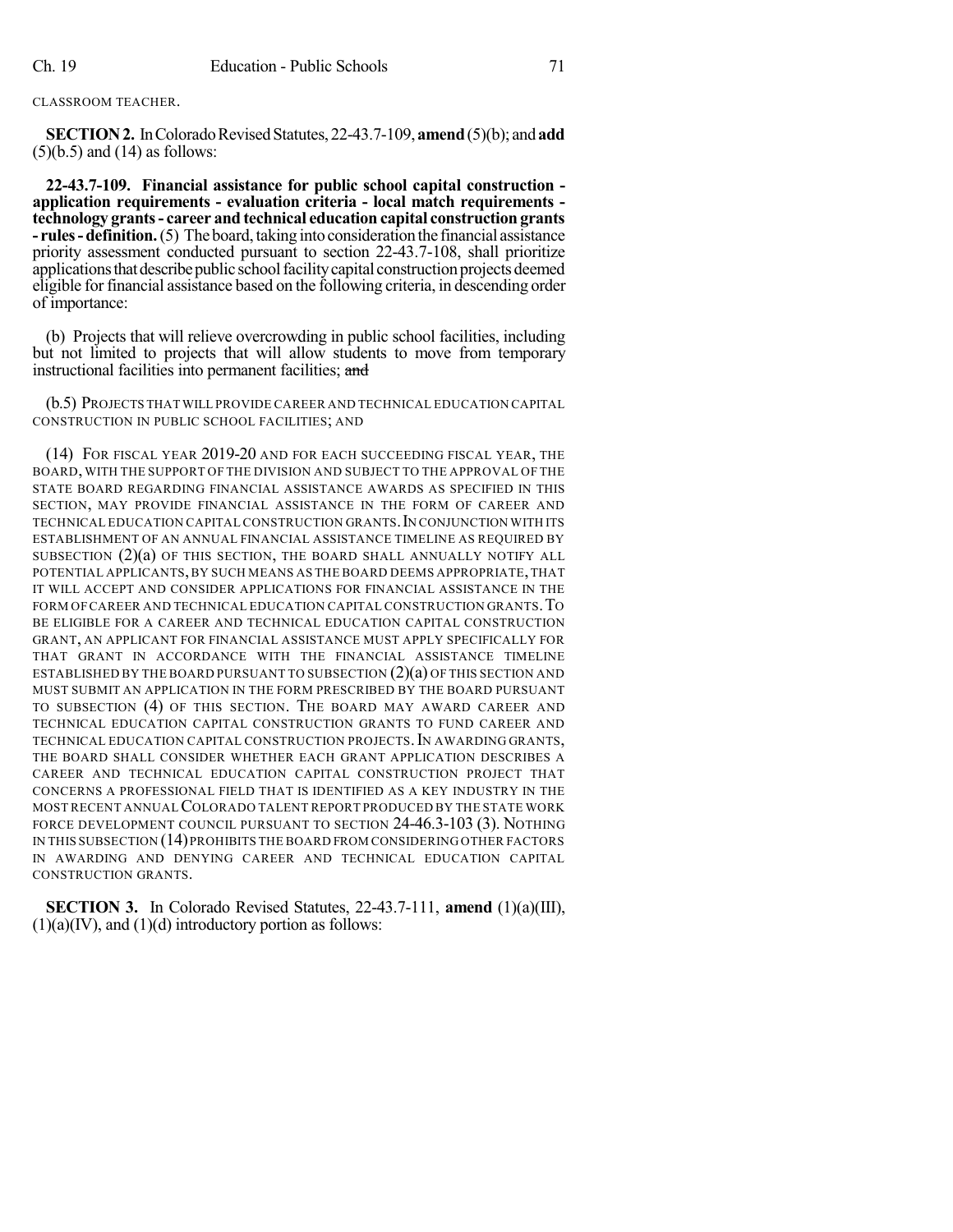**22-43.7-111. Reporting requirements - auditing by state auditor.** (1) Notwithstanding section  $24-1-136(11)(a)(I)$ , no later than February 15, 2010, and no later than each February 15 thereafter, the board shall present a written report to the education and finance committees of the house of representatives and the senate and the capital development committee, or any successor committees, regarding the provision of financial assistance to applicants pursuant to this article 43.7. The report must include, at a minimum:

(a) An accounting of the financial assistance provided through the prior fiscal year that includes:

(III) A list of the public school facility capital construction projects for which financial assistance has been provided, which must include:

(A) A sublist of projects for which financial assistance has been provided in the form of technology grants pursuant to section 22-43.7-109 (13);

(B) A SUBLIST OF PROJECTS FOR WHICH FINANCIAL ASSISTANCE HAS BEEN PROVIDED IN THE FORM OF CAREER AND TECHNICAL EDUCATION CAPITAL CONSTRUCTION GRANTS PURSUANT TO SECTION 22-43.7-109 (14);

(C) A brief description of each project;

(D) A statement of the amount and type of financial assistance provided for each project and, where applicable, the amount of financial assistance committed to be provided for but not yet provided for each project;

(E) A statement of the amount of matching moneys MONEY provided by the applicant for each project and, where applicable, the amount of matching moneys MONEY committed to be provided by the applicant but not yet provided for each project; and

(F) A summary of the reasons of the board and the state board for providing financial assistance for the project; and

(IV) A list of the public school facility capital construction projects for which financial assistance has been provided during the prior fiscal year, which must include:

(A) A sublist of projects for which financial assistance has been provided in the form of technology grants pursuant to section 22-43.7-109 (13);

(B) A SUBLIST OF PROJECTS FOR WHICH FINANCIAL ASSISTANCE HAS BEEN PROVIDED IN THE FORM OF CAREER AND TECHNICAL EDUCATION CAPITAL CONSTRUCTION GRANTS PURSUANT TO SECTION 22-43.7-109 (14);

(C) A brief description of each project;

(D) A statement of the amount and type of financial assistance provided for each project; and